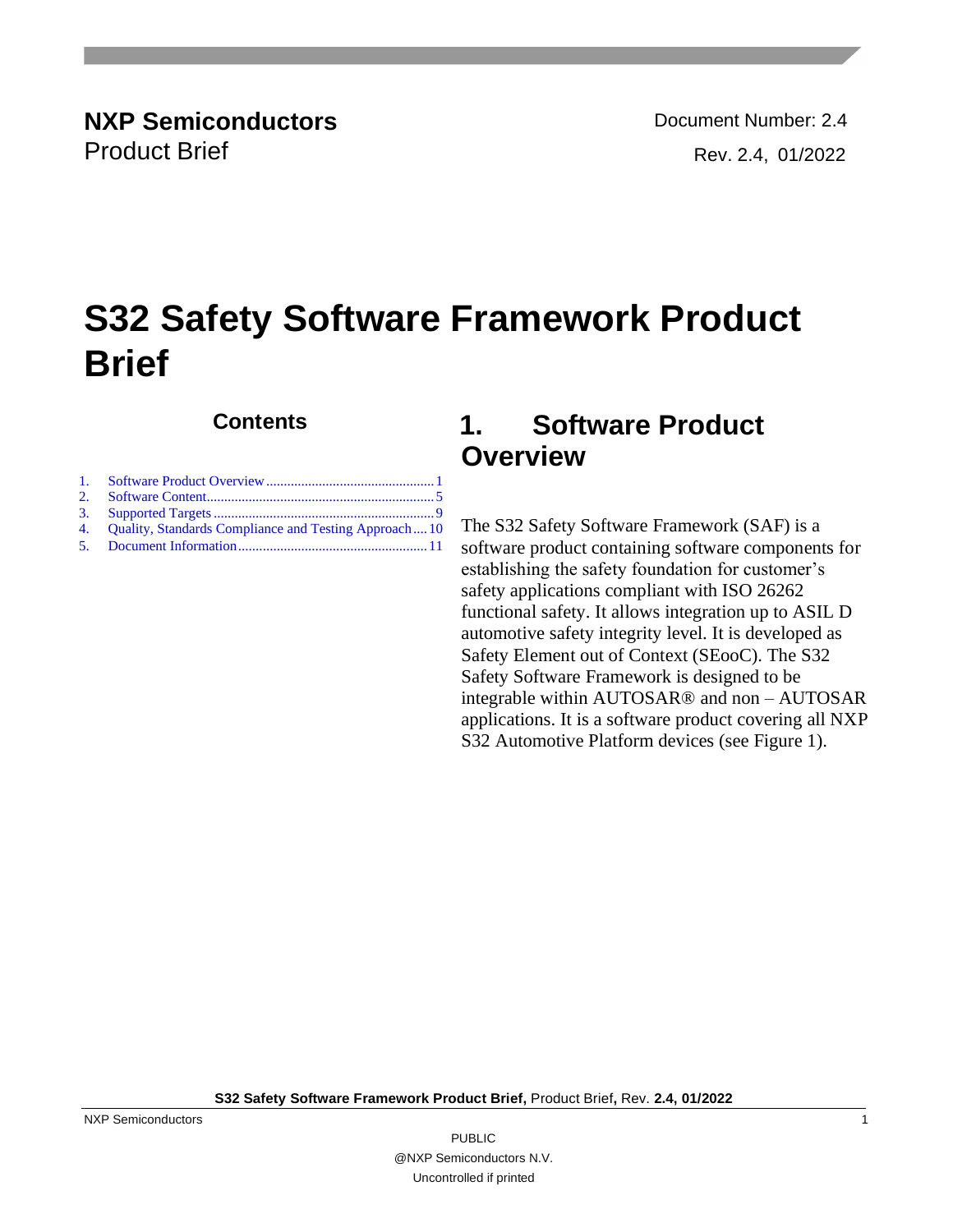

Figure 1**. NXP's S32 Safety Software Framework supporting all NXP S32 devices**

The S32 Safety Software Framework provides the software modules from Hardware and Service safety layers as shown in Figure 2. The Software modules provided are:

- **BIST Manager** Built in Self-Test Manager covering both LBIST (Logic BIST) and MBIST (Memory BIST)
- **eMCEM** extended Microcontroller Error Manager
- **Mode Selector** Mode Selector (including Safety Config)
- **sBoot** Safety Boot
- **SquareCheck** Square Check (Check the Checkers)
- **SW Recovery** Software Recovery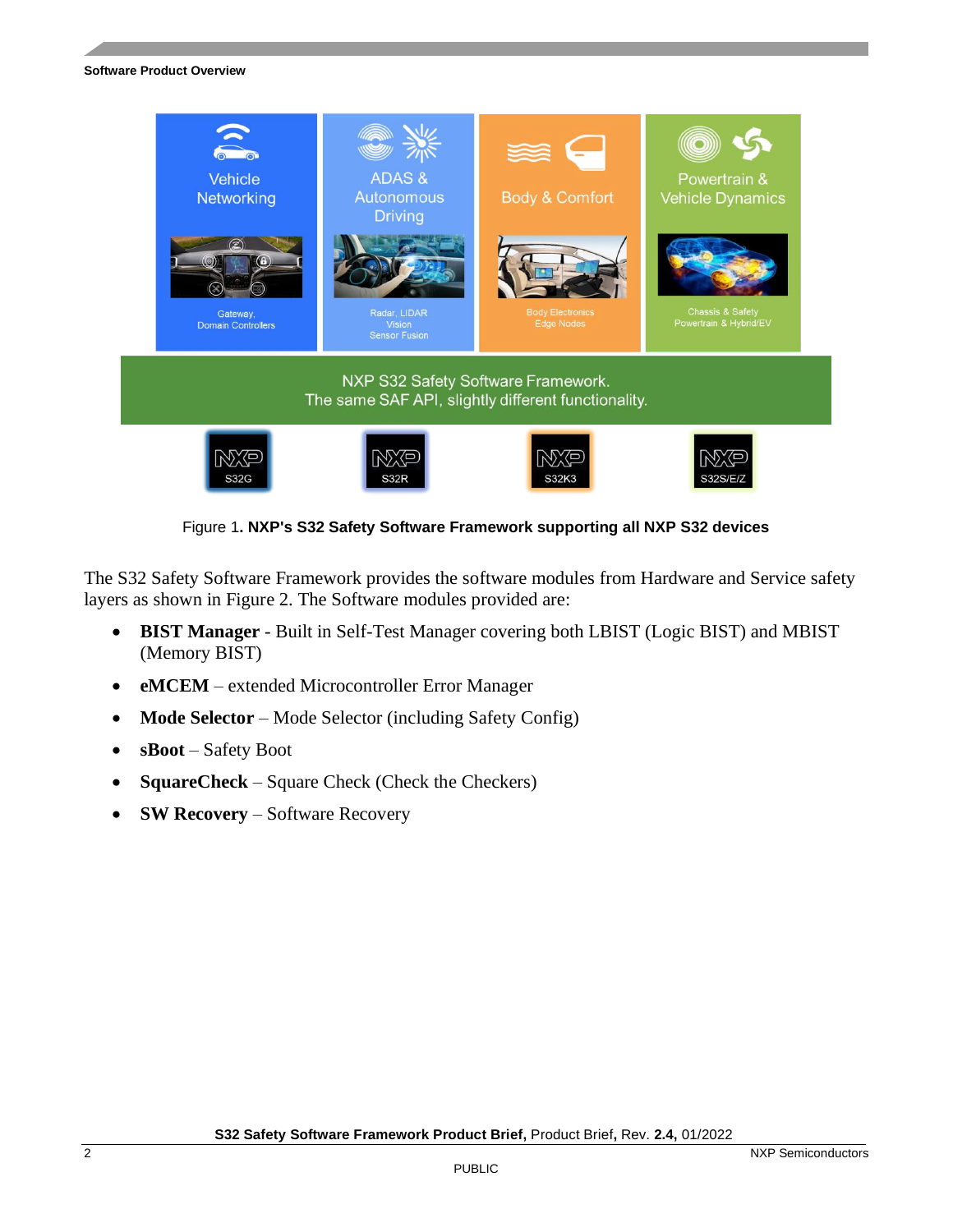#### **Software Product Overview**



**\* SbSW – Safety by SW**



Note: The users who will develop their own safety solution can use the S32 Safety Peripheral Drivers (SPD) product containing the BIST Manager and eMCEM. It complements the S32 Real Time Drivers product to provide software support for the on-chip peripheral modules.

The S32 Safety Software Framework components are involved during boot, runtime, and fault recovery. The components involvement is depicted in Figure 3. The components exchange data to execute the right measures and responses at the given application state.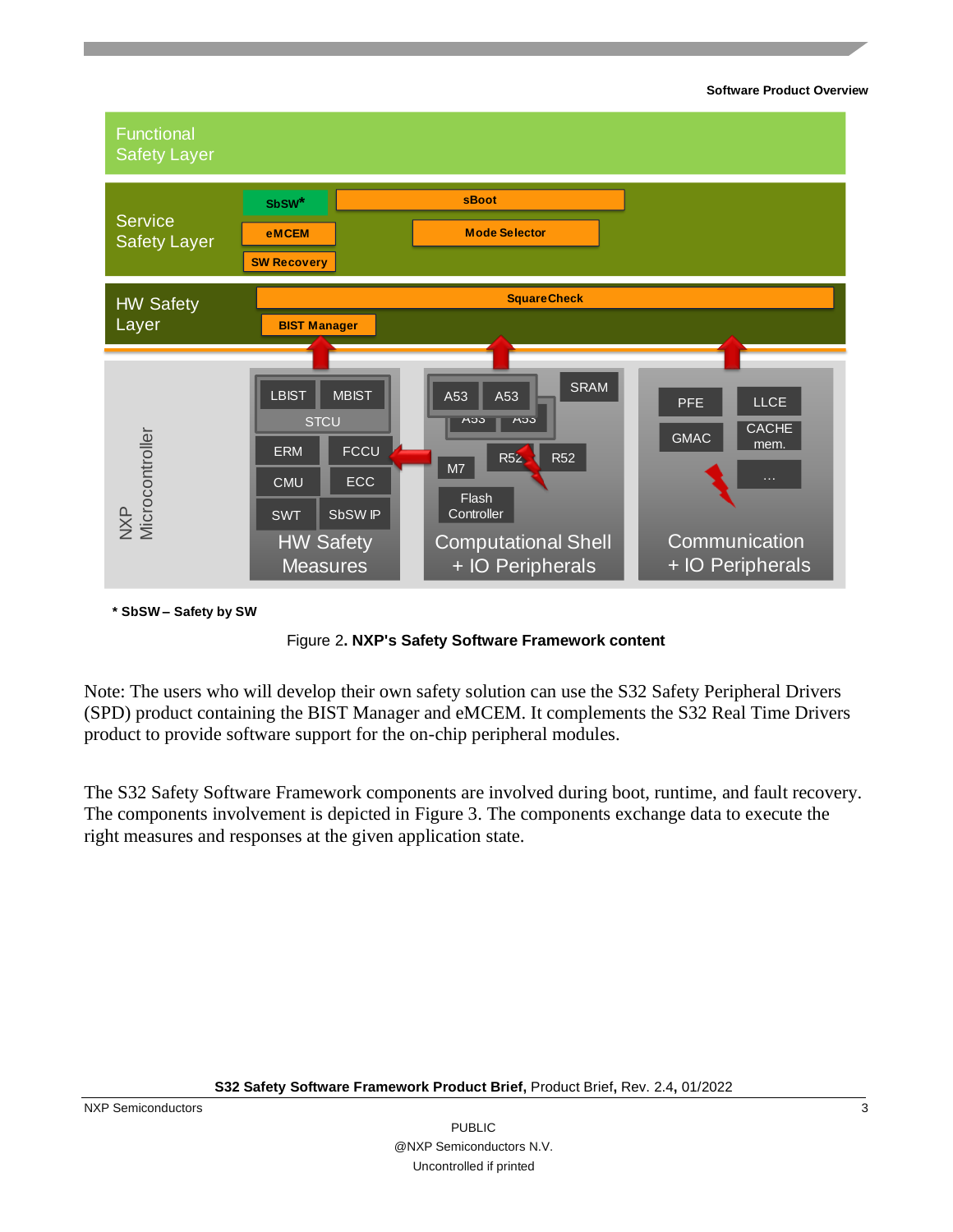#### **Software Product Overview**



Figure 3. **S32 Safety Software Framework operation diagram**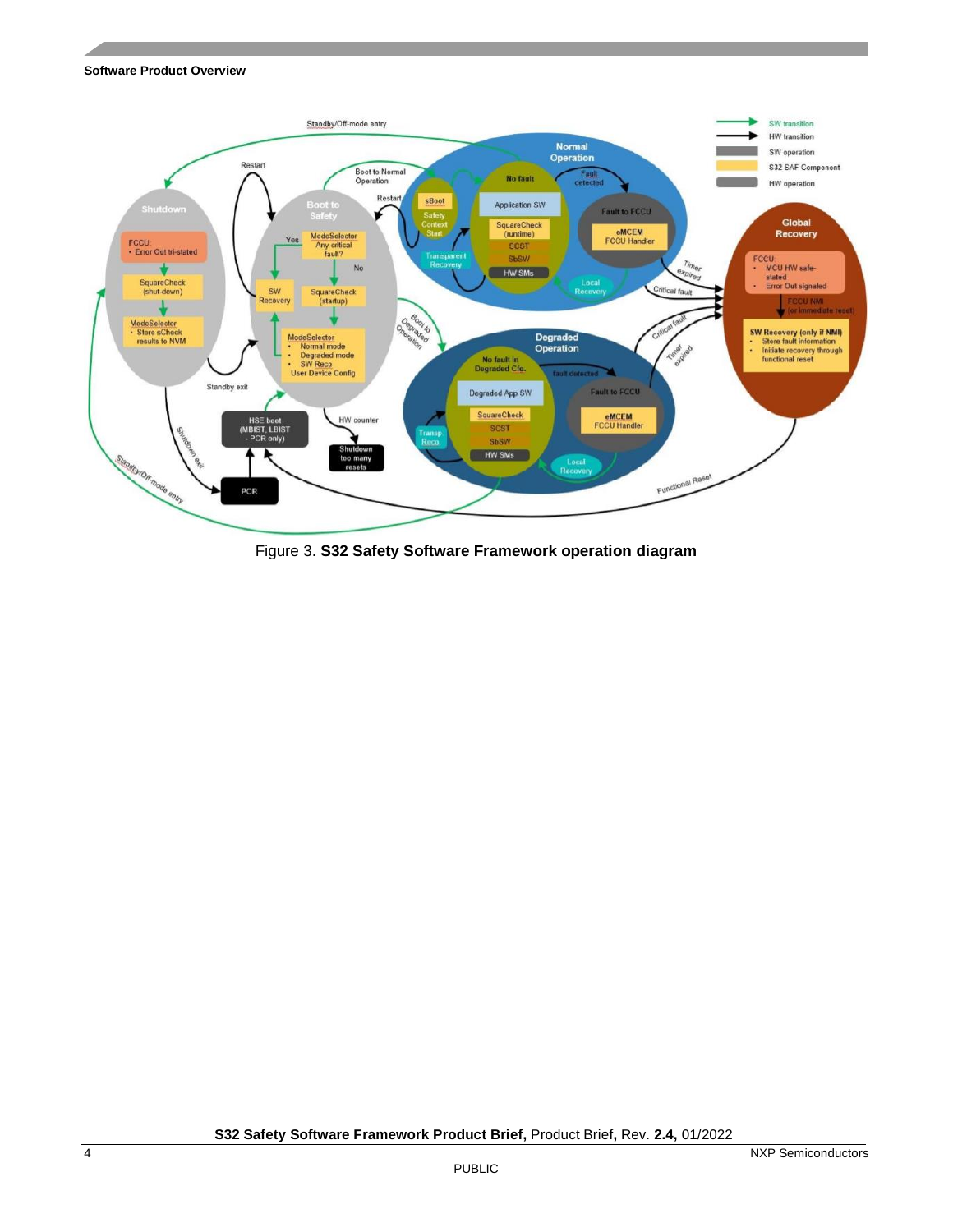## <span id="page-4-0"></span>**2.Software Content**

The S32 Safety Software Framework is essential in supporting applications on S32 Automotive Platform devices to achieve safety. The main features of the S32 Safety Software Framework are as follows:

- Checking the hardware safety mechanisms, i.e., latent fault detection
- BIST management and deployment to provide high availability
- Enabling booting into either normal or degraded modes
- Ensuring the device is correctly setup to be able to start safety function
- Handling and reaction to detected faults
- Support for local and global recovery strategies
- Compliance with ISO 26262

## **BIST Manager (Built in Self-Test Manager)**

- A driver for MBIST and LBIST HW modules
- Analyzes the results provided by LBIST and MBIST HW and initiates their execution



Figure 4**. BIST Manager (Built in Self-Test Manager)**

**S32 Safety Software Framework Product Brief,** Product Brief**,** Rev. 2.4**,** 01/2022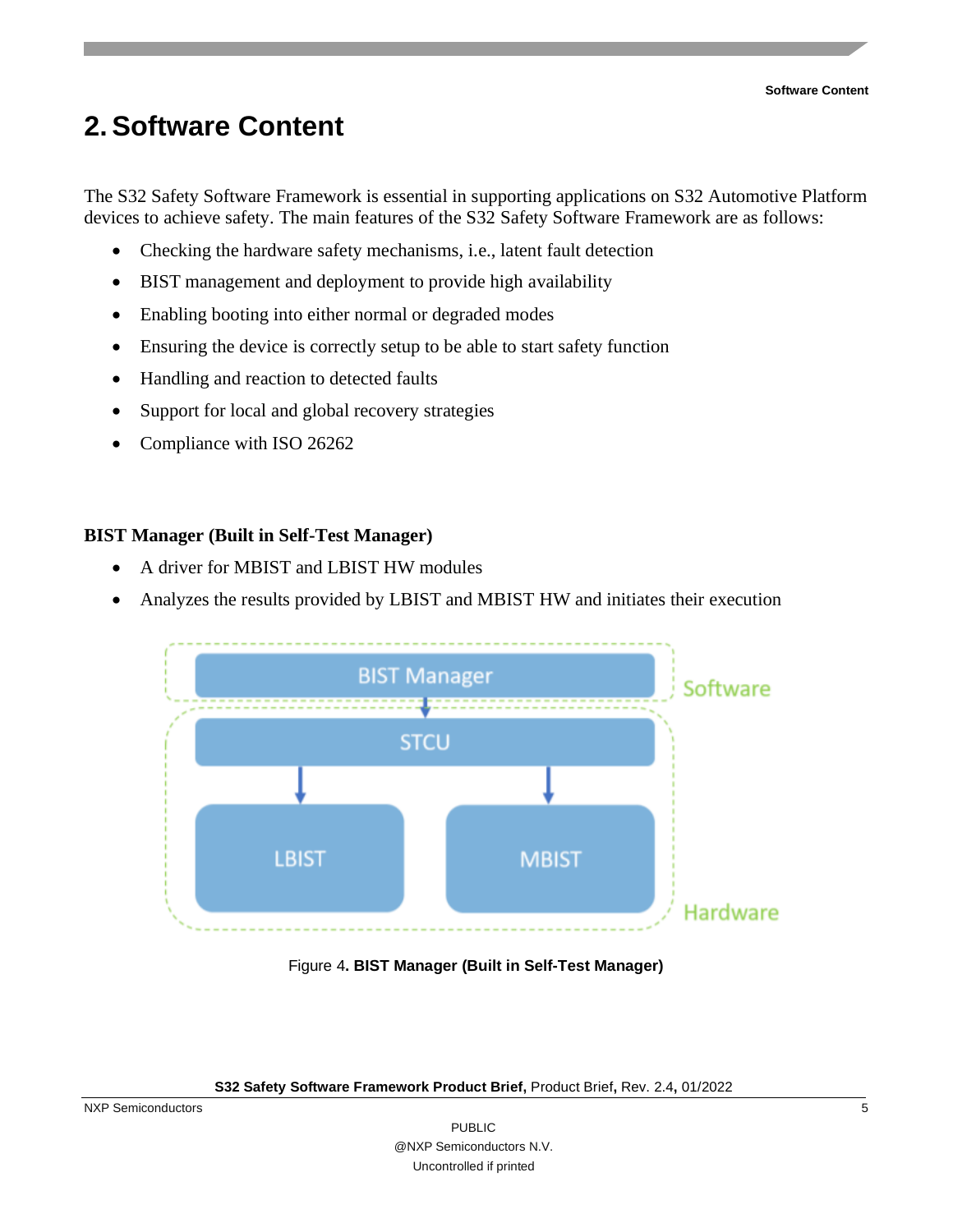#### **Software Content**

### **eMCEM (Extended Microcontroller Error Manager)**

- Fault management of the microcontroller
- Configuration of fault reactions (reset, alarm IRQ, NMI, no reaction)
- Sophisticated error handling mechanism
- Allows to register an individual alarm handler for each FCCU fault
- Redirection of fault reaction if the respective safety mechanism is tested by SquareCheck
- Fault status reporting and fault clearing
- **Error** injection
- Memory error reporting



### Figure 5. **eMCEM (Extended Microcontroller Error Manager)**

## **ModeSelector (Mode Selector)**

- A SW component used for selecting the application normal mode or degraded mode
- Degraded modes increase device availability by enabling a usage of the device under the presence of non-critical permanent faults
- The selection is based on FCCU results, SquareCheck results, optionally MBIST/LBIST results, and diagnostic information stored by SW Recovery.
- There is also a possibility to call SW Recovery followed by Functional Reset in the cases of no operating mode can be selected
- Executed during the boot (startup) phase when the system is in a safe state
- Configuration of HW resource regions and association to the fault sources needed for the selectable modes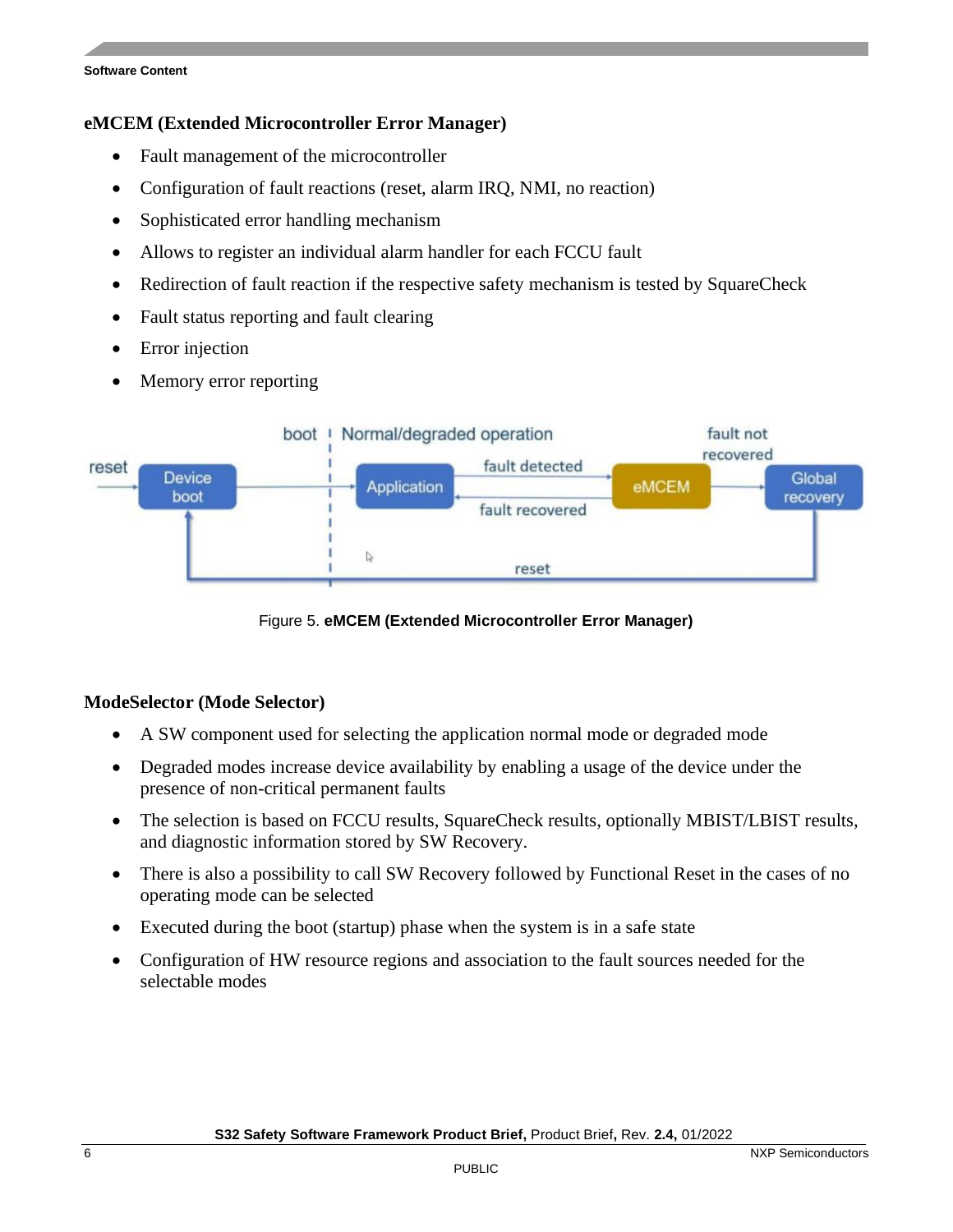#### **Software Content**



Figure 6**. ModeSelector**

### **sBoot (safe Boot)**

- A SW component checking whether the device booted to a safe configuration
- Executed at the beginning of the application execution before the safety context is established
- Verifies that the device configuration meets the hardware safety manual (SM) assumptions

**S32 Safety Software Framework Product Brief,** Product Brief**,** Rev. 2.4**,** 01/2022

NXP Semiconductors 7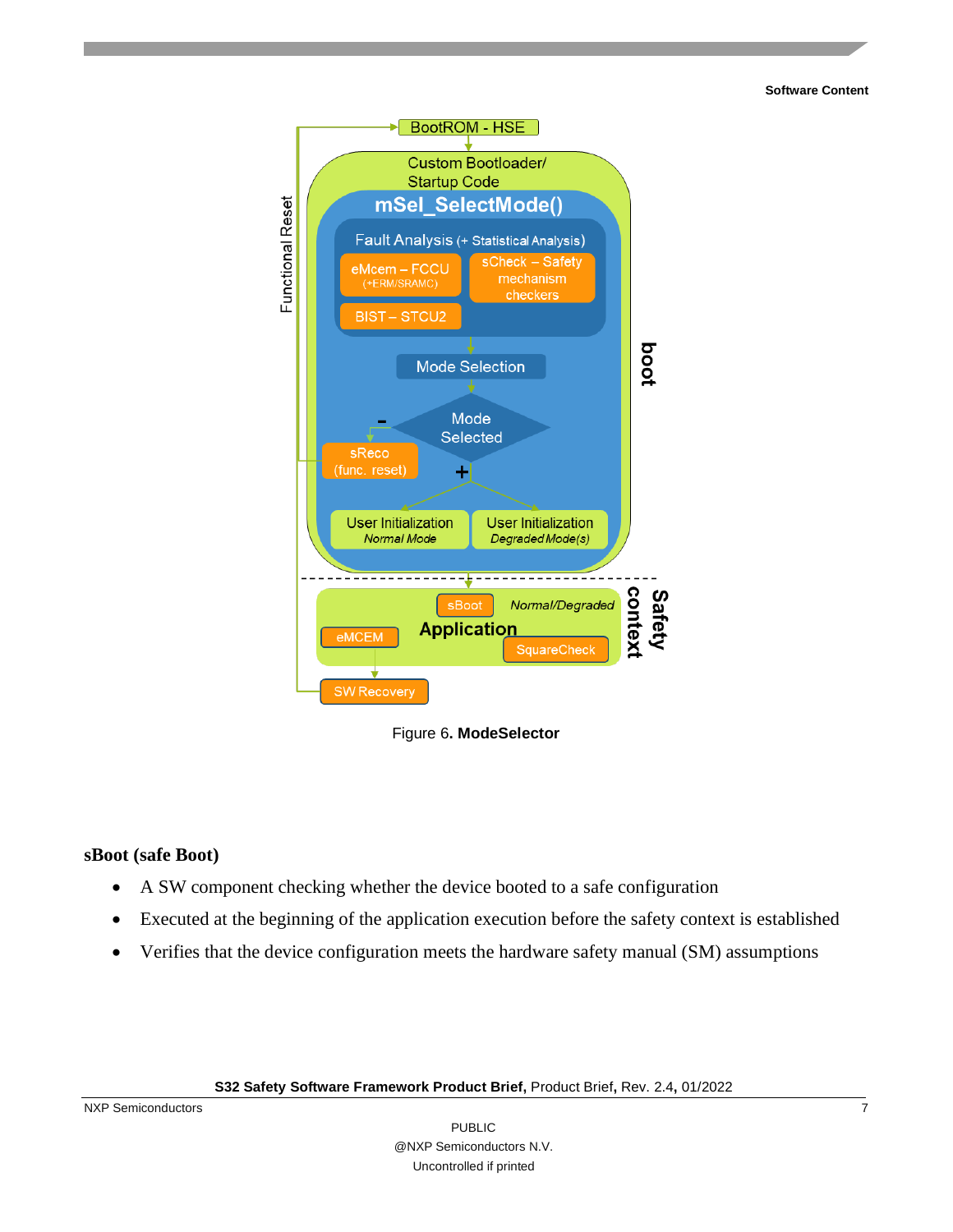#### **Software Content**

#### **SquareCheck**

- A SW component used for latent fault detection
- Detects faults in the hardware safety mechanisms
- Provides start-up, runtime and shut-down APIs
- Provides required Diagnostic Coverage as per ISO 26262 up to ASIL D



Figure 7**. SquareCheck**

## **SW Recovery (Software Recovery)**

- A SW component used for global recovery
- Called either in the case the MCU needs to recover from a fault that could not be handled by a local recovery or in the case Mode Selector can't select any operational mode
- Store diagnostic information for Mode Selector
- Executed when MCU is in a safe state



Figure 8. **SW Recovery**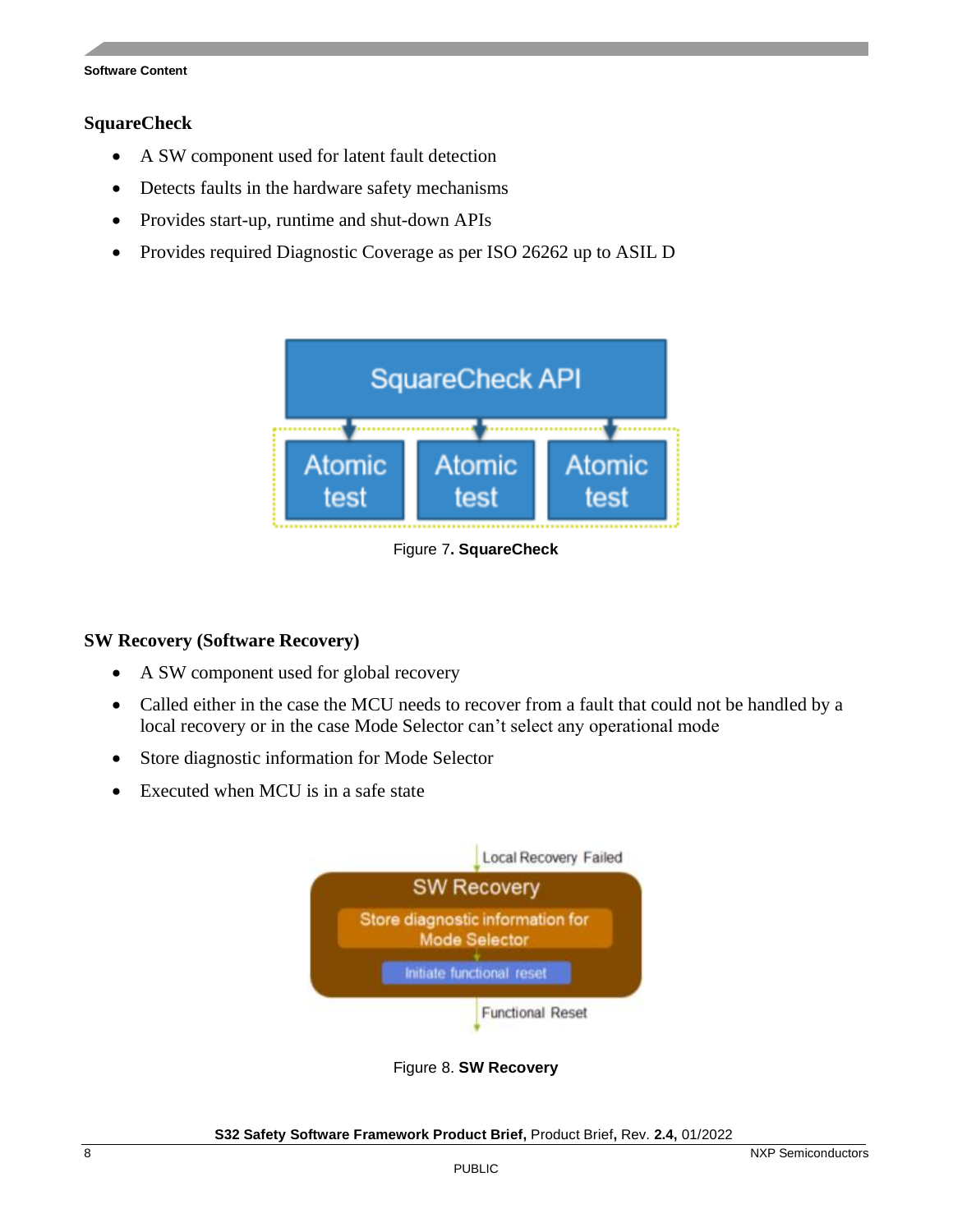## <span id="page-8-0"></span>**3.Supported Targets**

The S32 Safety Software Framework described in this product brief is intended to be used with NXP Semiconductors S32G2 devices.

**S32 Safety Software Framework Product Brief,** Product Brief**,** Rev. 2.4**,** 01/2022

NXP Semiconductors 9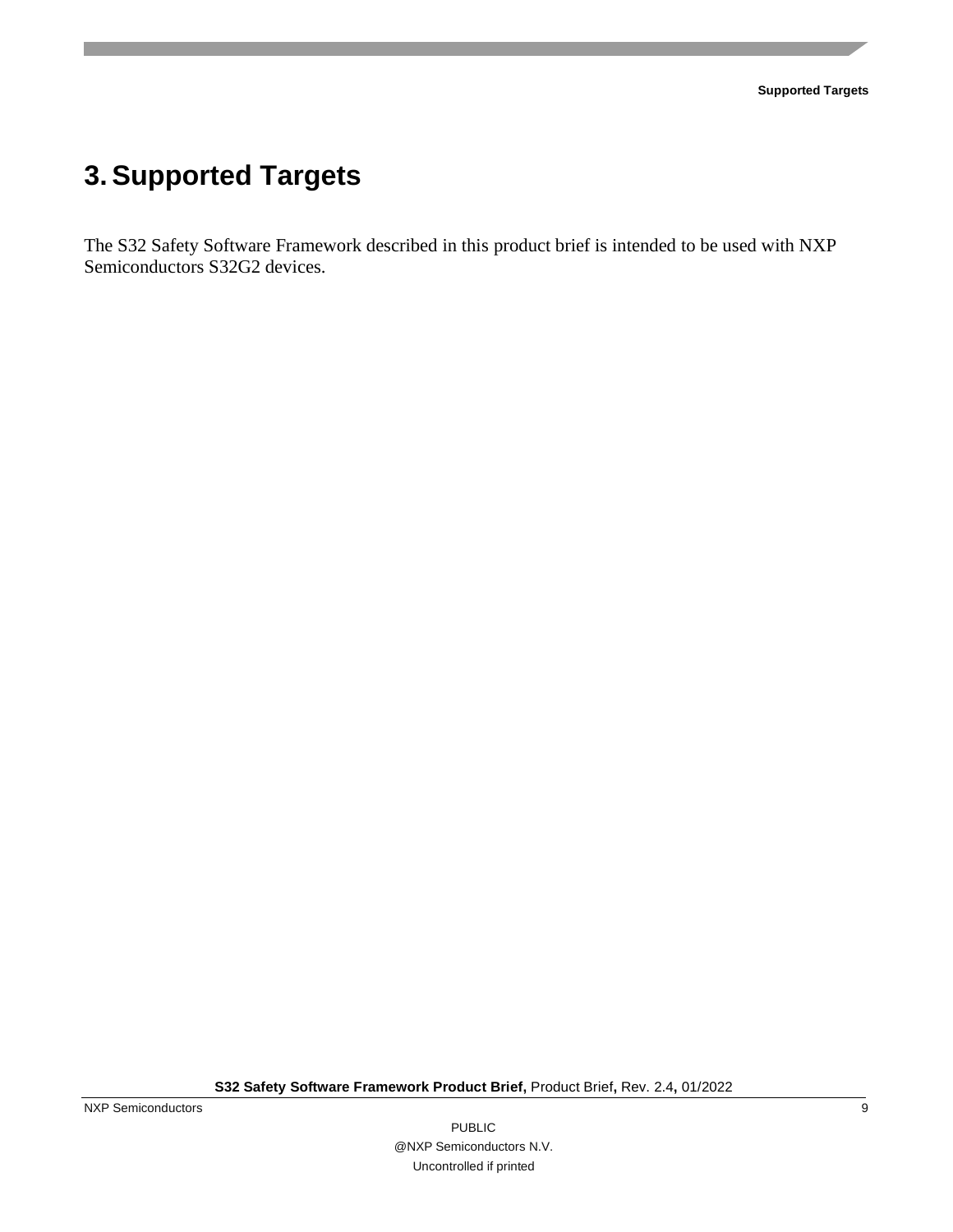## <span id="page-9-0"></span>**4. Quality, Standards Compliance and Testing Approach**

The S32 Safety Software Framework software product is developed according to NXP Software Development Processes that is ISO 26262, Automotive-SPICE, IATF 16949 and ISO 9001 compliant.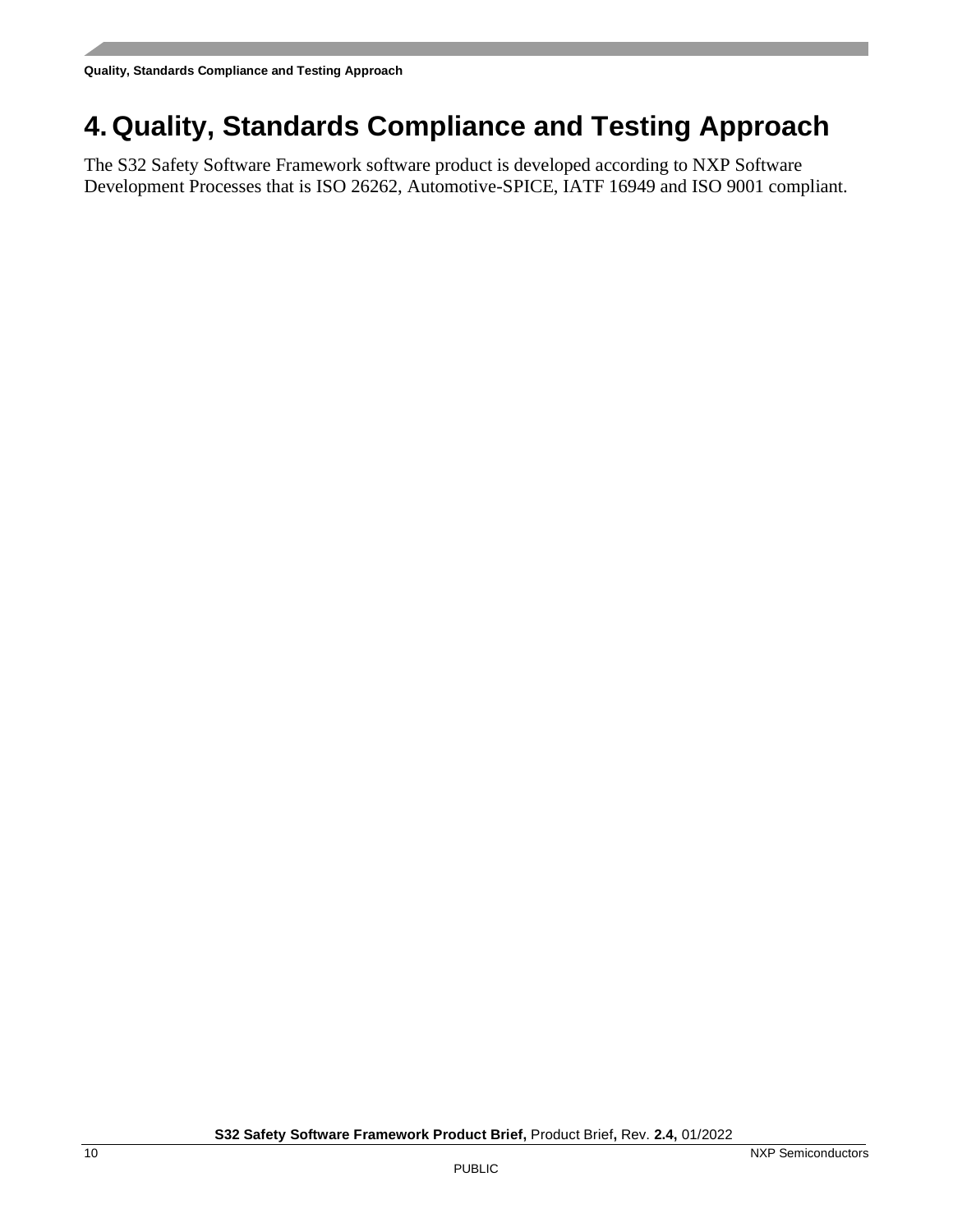# <span id="page-10-0"></span>**5. Document Information**

| <b>Revision number</b> | Date    | <b>Substantive changes</b> |
|------------------------|---------|----------------------------|
|                        | 10/202' | Initial release            |

Table 1. **Sample revision history**

**S32 Safety Software Framework Product Brief,** Product Brief**,** Rev. 2.4**,** 01/2022